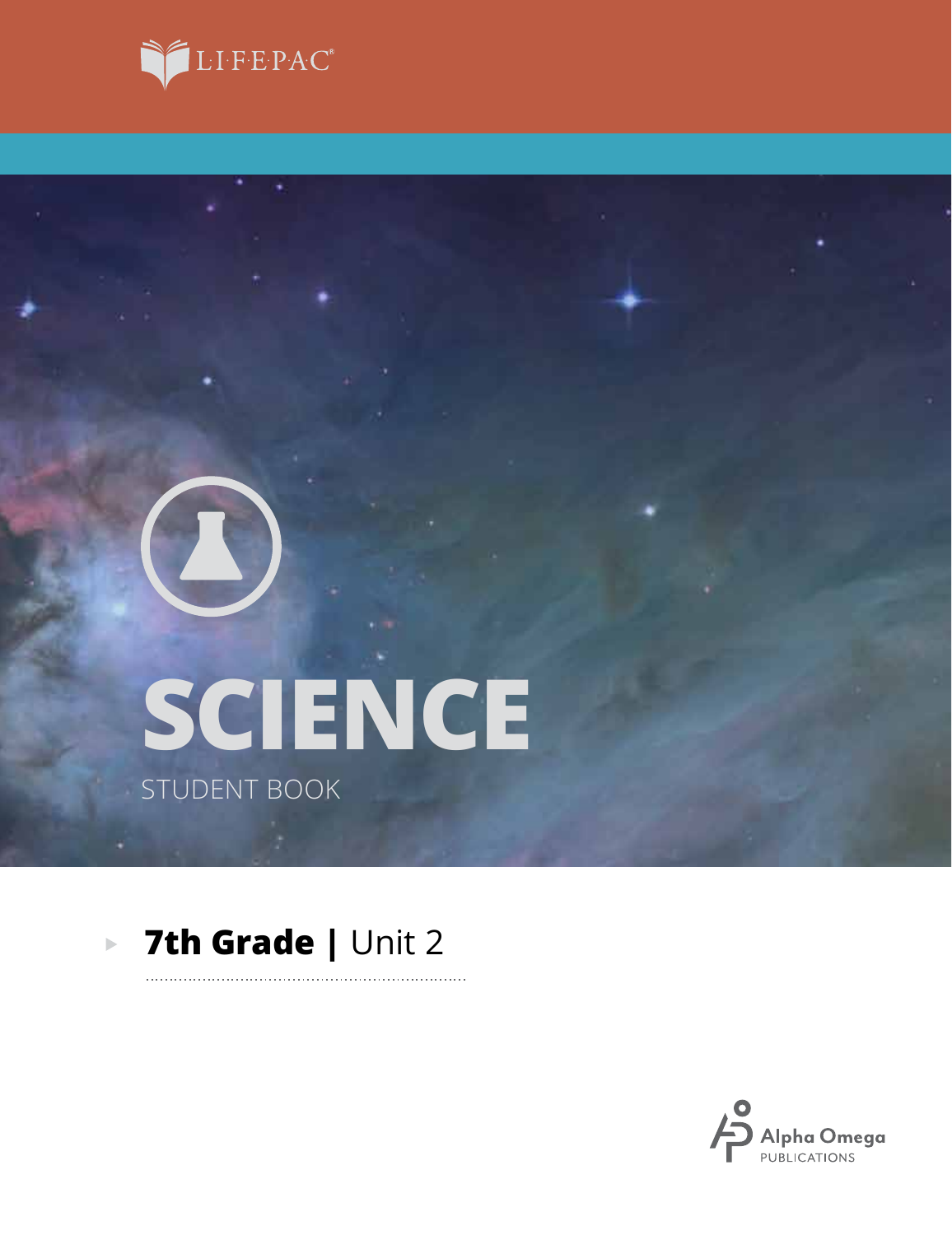## **SCIENCE 702**

Perceiving Things

INTRODUCTION **|3**

### **1. MEASUREMENT 5**

HISTORY OF THE METRIC SYSTEM **|7** ADVANTAGES OF THE METRIC SYSTEM **|8** UNITS OF THE METRIC SYSTEM **|9** CHRIST, THE PATTERN FOR OUR LIVES **|27** SELF TEST 1 **|29**

### **2. GRAPHING DATA 33**

USES OF GRAPHS **|34** BAR GRAPHS **|34** LINE GRAPHS **|37** PICTOGRAPHS **|40** CIRCLE GRAPHS **|42** SELF TEST 2 **|45**



**LIFEPAC Test is located in the center of the booklet**. Please remove before starting the unit.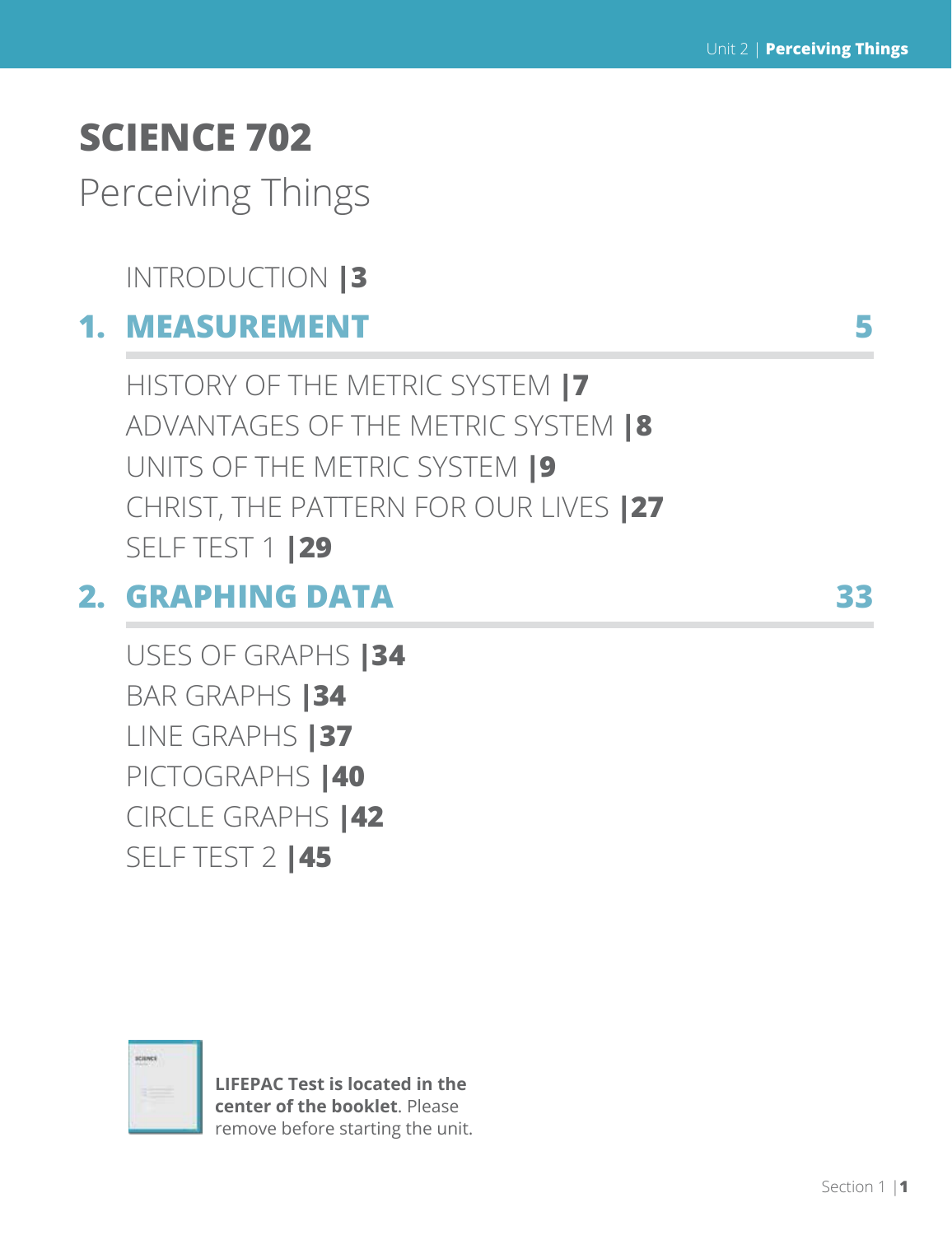**Author:**  Betty Buzitis

**Editor:** Richard W. Wheeler, M.A.Ed **Consulting Editor:** Harold Wengert, Ed.D **Revision Editor:** Alan Christopherson, M.S

#### **Westover Studios Design Team:**

Phillip Pettet, Creative Lead Teresa Davis, DTP Lead Nick Castro Andi Graham Jerry Wingo Don Lechner



#### **804 N. 2nd Ave. E. Rock Rapids, IA 51246-1759**

© MCMXCVI by Alpha Omega Publications, Inc. All rights reserved. LIFEPAC is a registered trademark of Alpha Omega Publications, Inc.

All trademarks and/or service marks referenced in this material are the property of their respective owners. Alpha Omega Publications, Inc. makes no claim of ownership to any trademarks and/ or service marks other than their own and their affiliates, and makes no claim of affiliation to any companies whose trademarks may be listed in this material, other than their own.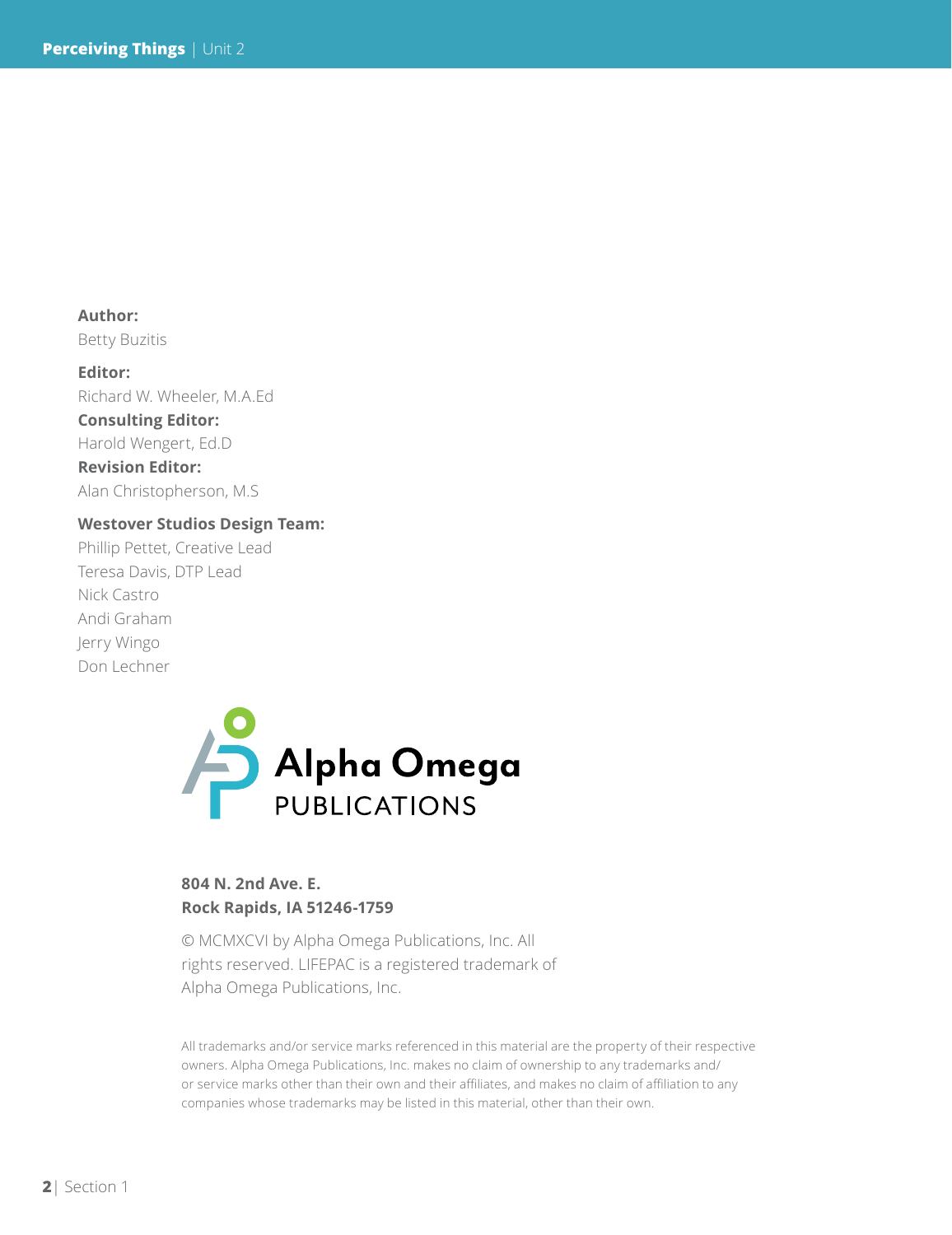### **Perceiving Things**

### Introduction

God gave you five senses to use. With these senses you can **perceive**, or be aware of, God's creation all around you. With your eyes you perceive how things look. With your ears you perceive how things sound. With your hands you perceive how things feel. With your tongue and nose you perceive taste and odor.

When we use our ability to perceive, we take in information with our minds. We observe things and perceive how they are.

Measurement is a tool that we use in perceiving things as they are. We are always asking questions that involve measurement. How much is left? How many are going? How tall is that building? How heavy is the book? How far did he go? How soon are they coming? We answer all of these questions by measuring.

Measurement involves using a standard. *When we measure, we compare the object we are measuring with a measurement standard.* To find the measurement of the object, we count how many of the standard units are needed to equal the object.

In this LIFEPAC® you will learn about the standard units in the metric system of measurement. You will practice using these units, these standards, to measure objects around you. You will learn how to make a graph to report data you collect and how to use your graphs to predict additional information. In the Bible we learn that Christ is the standard by which our lives are measured. You will discover some Biblical standards for your life and determine how you measure up to God-given patterns and standards.

### **Objectives**

Read these objectives. The objectives tell you what you will be able to do when you have successfully completed this LIFEPAC. When you have finished this LIFEPAC, you should be able to:

- 1. Name the units of measurement in the metric system.
- 2. Tell about the history of the metric system.
- 3. Explain the advantages of the metric system.
- 4. Use the metric measurement units correctly.
- 5. Construct several kinds of graphs.
- 6. Determine the best graph to represent various data.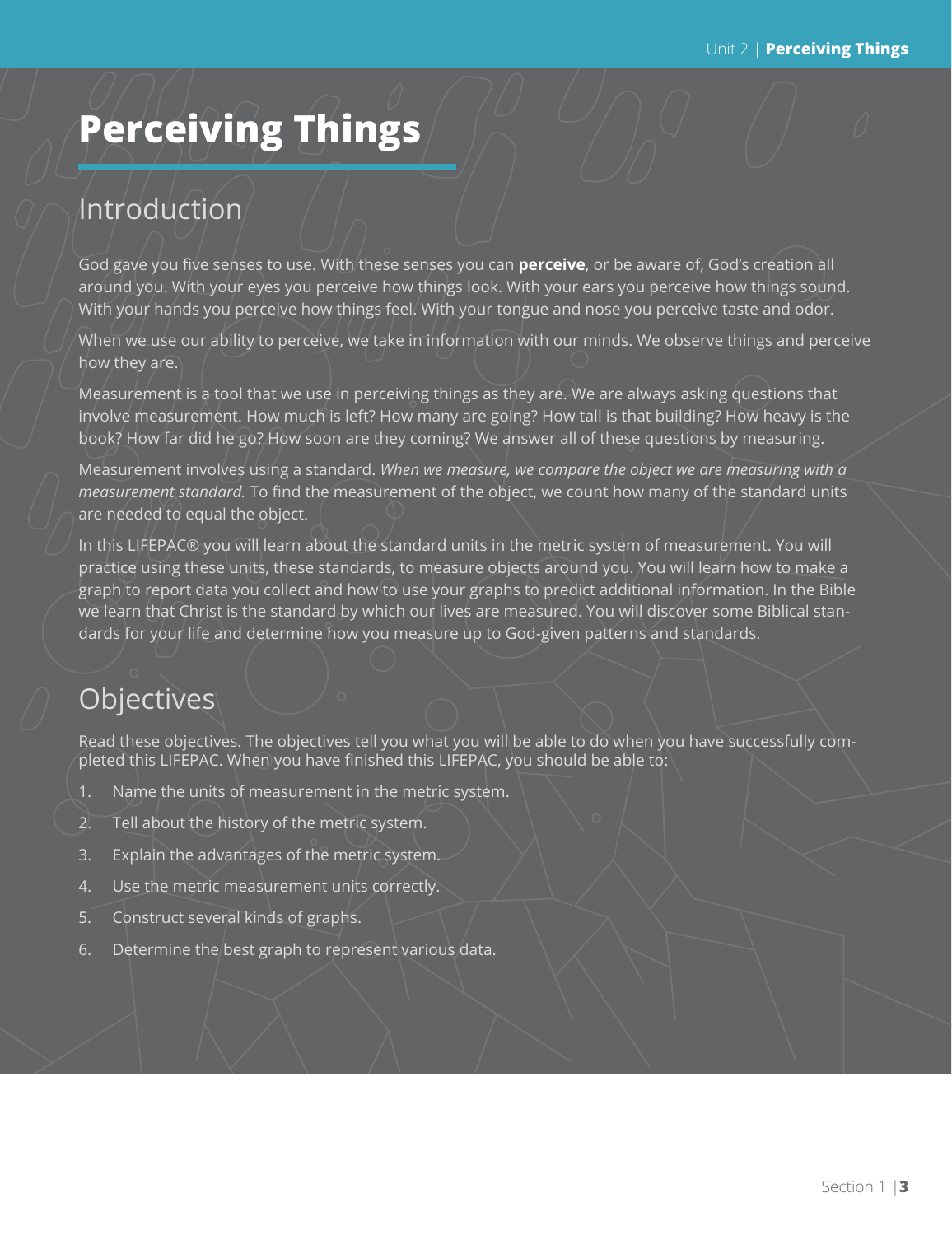## 1. MEASUREMENT

The **metric system** is a set of units for measuring length, temperature, time, and mass. The units for length can, in turn, be used to find the measurements of area and volume. No other system of measurement is so simple to use. Scientists have been using the metric system for years. The metric system seems difficult to many people because they are not familiar with the terms or the structure of the system. Once a person becomes thoroughly familiar with the terms and the structure, he finds the system easy to use. Learning the metric system is much like learning a foreign language. As long as you have to translate the foreign language

into English to understand it, it is difficult to use. As soon as you know the foreign language well enough to *think* it without translating, it is easy. So it is with metrics.

In this section you will learn about the metric system. You will also practice using the various metric units of measurement. Remember, measurement can never be exact because of human error and inaccuracy of the measuring tools. Taking several measurements and finding an average gives a better estimate of the true measurement than does one single measurement.

#### **SECTION OBJECTIVES**

**Review these objectives**. When you have completed this section, you should be able to:

- 1. Name the units of measurement in the metric system:
	- 1.1 Name the units of length.
	- 1.2 Name the units of area.
	- 1.3 Name the units of volume.
	- 1.4 Name the units of temperature.
	- 1.5 Name the units of time.
	- 1.6 Name the units of mass.
- 2. Tell about the history of the metric system.
- 3. Explain the advantages of the metric system.
- 4. Use the metric measurement units correctly:
	- 4.1 Use the units for length.
	- 4.2 Use the units for area.
	- 4.3 Use the units for volume.
	- 4.4 Use the units for mass.

#### **VOCABULARY**

#### **Study these words to enhance your learning success in this section**.

**area** (er' ē u). An amount of surface.

**centi-** (sen' tu). One-hundredth (.01).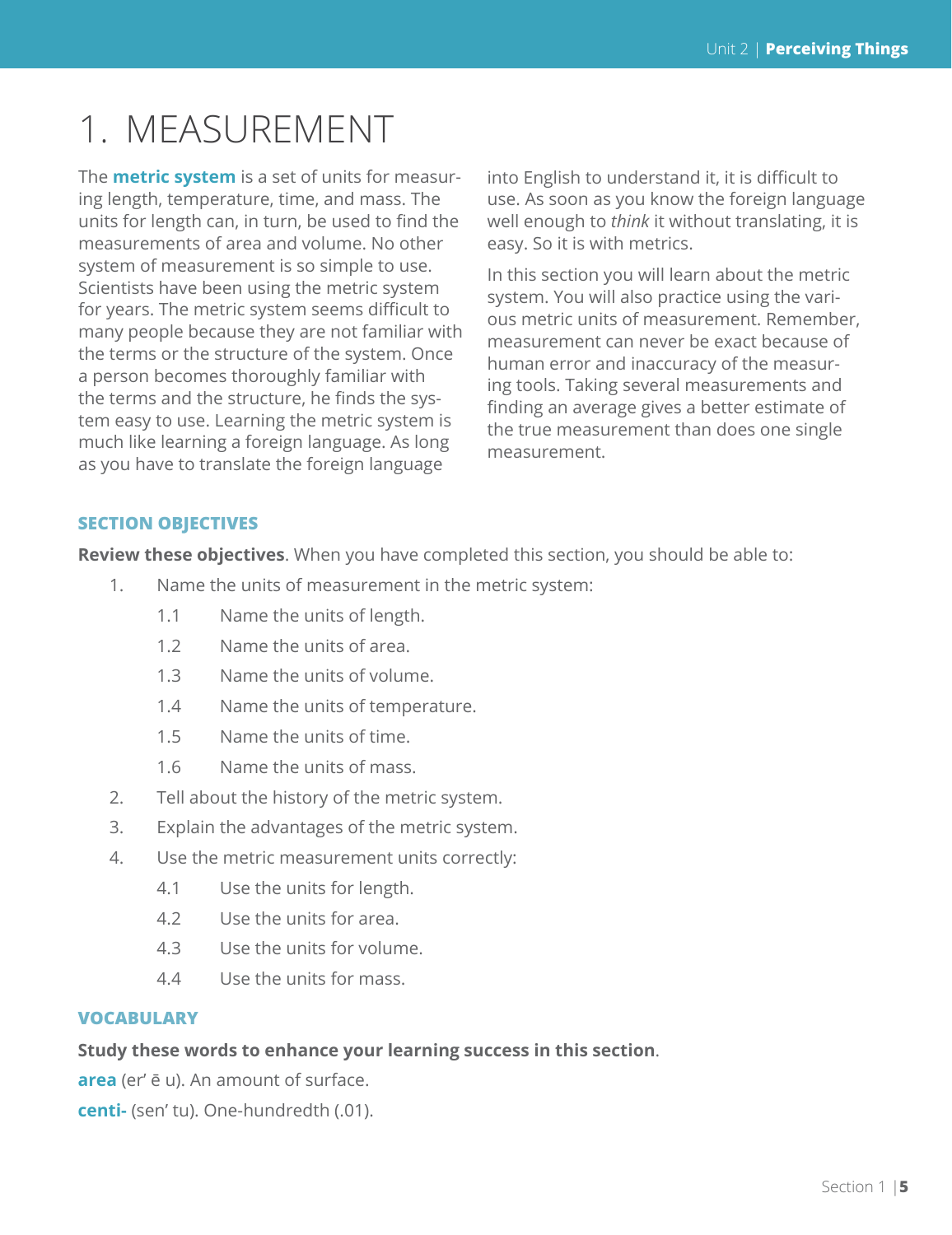**centimeter** (sen' tu mē' tur). A measure equal to one-hundredth of a meter.

**circumference** (sur kum' fur uns). The distance around.

**cubic centimeter** (kyü' bik sen' tu mē' tur). A unit of measure equal to the space enclosed by a cube 1 cm by 1 cm by 1cm.

**cubic meter** (kyü' bik mē' tur). A unit of measure equal to the space enclosed by a cube 1 m by 1 m by 1m.

**cylinder** (sil' un dur). Any long, round object, solid or hollow, with flat ends.

**decimal system** (des' u mul sis' tum). A system of numeration that is based on units of ten.

**decimeter** (des' u mē' tur). Unit of measure equal to one-tenth of a meter.

**diameter** (dī am' u tur). A line passing from one side to the other side through the center of a circle, sphere, or cylinder.

**gram** (gram). A unit of mass equal to the mass of 1 cubic centimeter of water at 4° C.

**gravity** (grav' u tē). A force that pulls objects toward the center of earth and gives weight to objects.

**kilo-** (kē' lō). One thousand (1,000).

**kilogram** (kil' u gram). A measure equal to one thousand grams.

**kilometer** (ku lom' u tur). A measure equal to one thousand meters.

**liter** (lē' tur). The basic measure of volume in the metric system.

**mass** (mas). The quantity of matter anything contains.

**measurement** (mezh' ur munt). Finding the size, quantity, or amount by comparing with a standard.

**meter** (mē' tur). The basic measure of length in the metric system.

**metric system** (met' rik sis' tum). A decimal system of weights and measures.

**milli-** (mil' u). One-thousandth (.001).

**milliliter** (mil' u lē' tur). Unit of measure equal to one-thousandth of a liter.

**millimeter** (mil'u mē' tur). Unit of measure equal to one-thousandth of a meter.

**perceive** (pur sēv'). To be aware of through the senses.

**square centimeter** (skwer sen' tu mē' tur). Unit of measure of an area equal to 1 cm by 1 cm.

**square kilometer** (skwer ku lom' u tur). Unit of measure of an area equal to 1 km by 1 km.

**square meter** (skwer mē' tur). Unit of measure of an area equal to 1 m by 1 m.

**standard unit** (stan' durd yü' nit). Reference point from which all other measurements are made.

**volume** (vol' yum). Space occupied, as measured in three dimensions.

**Note:** *All vocabulary words in this LIFEPAC appear in* **boldface** *print the first time they are used. If you are not sure of the meaning when you are reading, study the definitions given.*

Pronunciation Key: hat, āge, cãre, fär; let, ēqual, tėrm; it, īce; hot, ōpen, ôrder; oil; out; cup, put, rüle; child; long; thin; /FH/ for then; /zh/ for measure; /u/ represents /a/ in about, /e/ in taken, /i/ in pencil, /o/ in lemon, and /u/ in circus.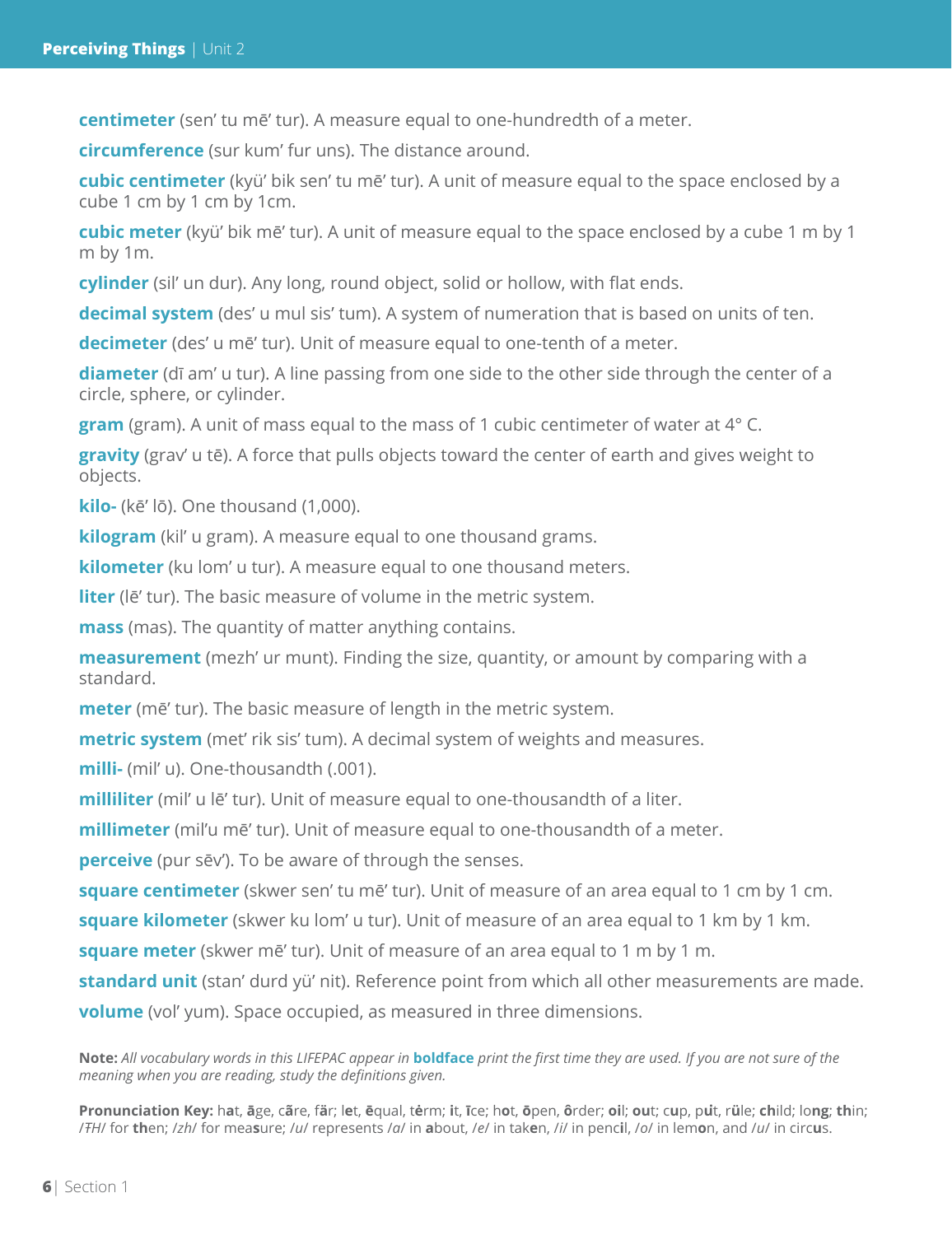#### **HISTORY OF THE METRIC SYSTEM**

The metric system began in France in 1670. Gabriel Mouton developed a system of **measurements** to replace the inefficient units then in use. His system was later revised by French scientists. Much of this revision was done by the scientist Lavoisier and the mathematician Lagrange. The system was called *metric* from the Greek word *metron* which means *measurement*.

The United States showed an early interest in the metric system. In 1792 the United States adopted the system of decimal currency. In 1821 John Quincy Adams asked Congress to adopt the entire metric system. It was not adopted at that time because the United States traded mostly with England and Canada and neither of these countries used the metric system. In 1866 Congress made metric units legal but did not take any action toward requiring the change to metric measurements.

The modern metric system is known as the International System of Units. The name International System of Units with the international abbreviation SI was given to the system by the General Conference on Weights and Measures in 1960.

When Great Britain began a ten-year plan in 1965 to adopt metrics, the United States again became interested. In 1968 Congress authorized a study of metrics and recommended a step-by-step conversion. In 1974 however, the House of Representatives defeated the bill calling for conversion to metrics. Some groups and certain industries still proceeded to convert to metrics. In 1975 President Gerald Ford signed the Metric Conversion Act, but the United States still has not changed completely to metrics. Canada began converting to the metric system in the early 1970s.

#### **Complete these statements with the information from this section.**

**1.1** The metric system contains sets of units to measure a.

b. \_\_\_\_\_\_\_\_\_\_\_\_\_\_\_\_\_\_\_\_\_\_ , c. \_\_\_\_\_\_\_\_\_\_\_\_\_\_\_\_\_\_\_\_\_\_ , and d. \_\_\_\_\_\_\_\_\_\_\_\_\_\_\_\_\_\_\_\_\_\_ .

- **1.2** Scientists around the world use the \_\_\_\_\_\_\_\_\_\_\_\_\_\_\_\_\_\_\_\_\_\_ system.
- **1.3** *Meter* comes from the Greek word a. \_\_\_\_\_\_\_\_\_\_\_\_\_\_\_\_\_\_\_\_\_\_ , which means  $b.$

#### **Complete these activities.**

**1.4** Complete the following time line to show the historical development of metrics in the United States.

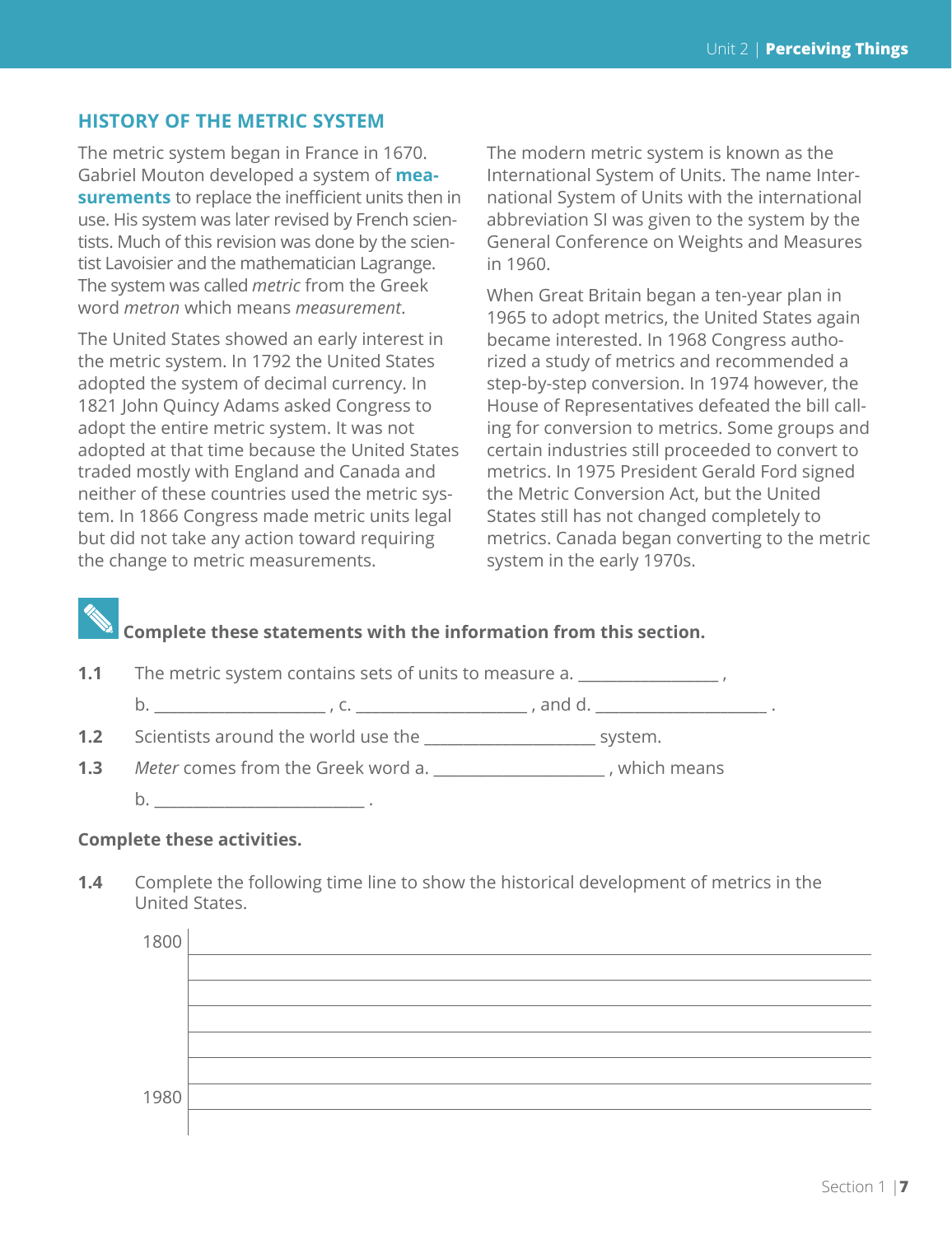#### **ADVANTAGES OF THE METRIC SYSTEM**

The use of the metric system has four advantages. First, the metric system is a **decimal system**. It is a base ten system similar to our currency system. Units in the metric system are increased or decreased by tens. For example, a **meter** has ten parts called **decimeters**. A decimeter has ten parts called **centimeters**. A centimeter has ten parts called **millimeters**. In the English system that our country currently uses this relationship is absent. For example, a yard does not have ten parts; it has three parts called feet. A foot does not have ten parts or three parts, but twelve parts called inches.

Second, the prefixes used in the metric system for designating parts of a unit are the same throughout the system. The prefixes **milli-, centi-,** and **kilo-** are used with **grams** as well as with meters or **liters**—all metric units. In the English system no such prefixes help us to understand the units of measurement.

Third, the metric system has only seven basic units that make up all measurements. For

example, in measuring **volume** in metrics, the units are **milliliter** and liter. These two units replace the fluid ounce, teaspoon, tablespoon, cup, pint, quart, and gallon (units in the English system).

Finally, the metric system is much easier to use in computation of measurements. Compare the following two additions. The metric computation requires no changing of one unit to another. In the English system, the total number of inches is changed to feet and inches; and feet to yards and feet.

|        |                                               | 1 yd. 2 ft. 8 in. 1.72 m  |
|--------|-----------------------------------------------|---------------------------|
|        |                                               | 2 yd. 2 ft. 10 in. 2.69 m |
| $^{+}$ |                                               | 3 yd. 2 ft. 7 in. 3.53 m  |
|        |                                               | 6 yd. 6 ft. 25 in. 7.94 m |
| $=$    | $6 \text{ yd. } 8 \text{ ft. } 1 \text{ in.}$ |                           |
| $=$    | 8 yd. 2 ft. 1 in.                             |                           |

#### **Complete this activity.**

**1.5** List *and* give an example of the four advantages of using the metric system.

| $a.$ $a.$            |  |
|----------------------|--|
|                      |  |
|                      |  |
|                      |  |
| $C.$ $\qquad \qquad$ |  |
|                      |  |
|                      |  |
|                      |  |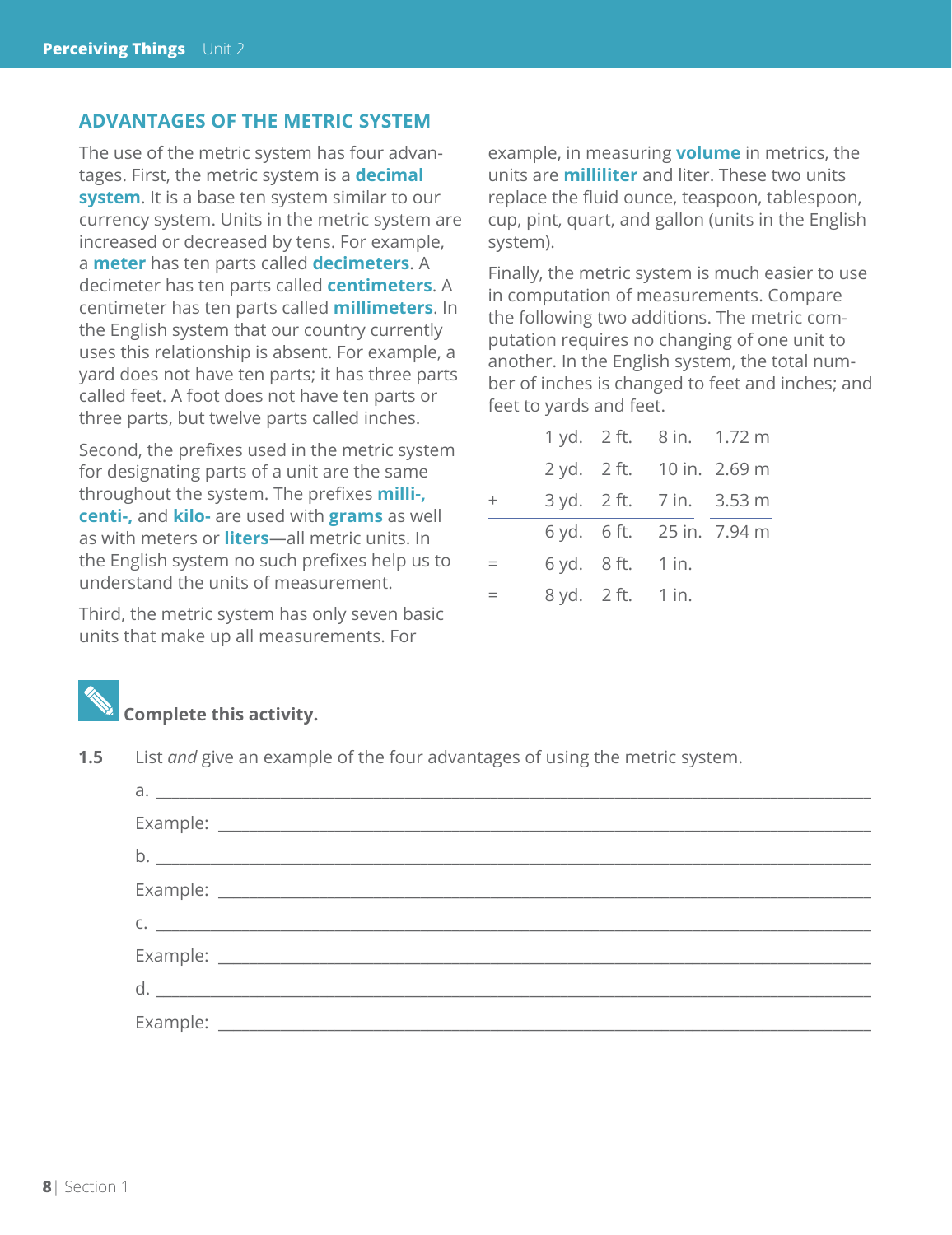#### **UNITS OF THE METRIC SYSTEM**

A *standard* is the reference point from which all other measurements are made. Throughout history such things as a barley corn or the width of one's hand were used as standards. Noah used a unit of length called a cubit when he designed and built the ark as God told him. The cubit of Noah's time was the distance of an

extended arm and hand from the elbow to the tip of the middle finger. In some respects this unit was a handy measuring unit. The unit was always available and reasonably convenient to use. To the early Babylonians and Egyptians, the cubit was an important unit of length.



 **Write an operational definition.**

a.  $\Box$ 

**1.6** Throughout this LIFEPAC, you will be asked to write an operational *definition* for each kind of measurement. An operational definition is one that tells how to do something. It gives the steps and actions involved. Try writing an operational definition for measuring the length of an object. How would you measure your pencil if your standard of measurement were not a *centimeter,* but a paper clip? Write a step-by-step definition.

Did your operational definition include what you used for a unit and what you did with it in order to find the length of your pencil? A possible operational definition can be stated:

 $\_$  ,  $\_$  ,  $\_$  ,  $\_$  ,  $\_$  ,  $\_$  ,  $\_$  ,  $\_$  ,  $\_$  ,  $\_$  ,  $\_$  ,  $\_$  ,  $\_$  ,  $\_$  ,  $\_$  ,  $\_$  ,  $\_$  ,  $\_$  ,  $\_$  ,  $\_$ 

 $\_$  ,  $\_$  ,  $\_$  ,  $\_$  ,  $\_$  ,  $\_$  ,  $\_$  ,  $\_$  ,  $\_$  ,  $\_$  ,  $\_$  ,  $\_$  ,  $\_$  ,  $\_$  ,  $\_$  ,  $\_$  ,  $\_$  ,  $\_$  ,  $\_$  ,  $\_$ 

 $\_$  ,  $\_$  ,  $\_$  ,  $\_$  ,  $\_$  ,  $\_$  ,  $\_$  ,  $\_$  ,  $\_$  ,  $\_$  ,  $\_$  ,  $\_$  ,  $\_$  ,  $\_$  ,  $\_$  ,  $\_$  ,  $\_$  ,  $\_$  ,  $\_$  ,  $\_$ 

To find the length of my pencil, I would use a paper clip as the unit of measurement. I would count how many times the paper clip fit along a line that is the same length as my pencil. The number of paper clips would tell me how many paper clips long my pencil is.

If you had no trouble writing the operational definition, go on to the next part. If you had trouble writing an operational definition, read the example again. Write an operational definition for measuring the width of your desk, using some handy object as a standard of measurement.

\_\_\_\_\_\_\_\_\_\_\_\_\_\_\_\_\_\_\_\_\_\_\_\_\_\_\_\_\_\_\_\_\_\_\_\_\_\_\_\_\_\_\_\_\_\_\_\_\_\_\_\_\_\_\_\_\_\_\_\_\_\_\_\_\_\_\_\_\_\_\_\_\_\_\_\_\_\_\_\_\_\_\_\_\_\_\_\_\_\_\_\_\_\_

\_\_\_\_\_\_\_\_\_\_\_\_\_\_\_\_\_\_\_\_\_\_\_\_\_\_\_\_\_\_\_\_\_\_\_\_\_\_\_\_\_\_\_\_\_\_\_\_\_\_\_\_\_\_\_\_\_\_\_\_\_\_\_\_\_\_\_\_\_\_\_\_\_\_\_\_\_\_\_\_\_\_\_\_\_\_\_\_\_\_\_\_\_\_

\_\_\_\_\_\_\_\_\_\_\_\_\_\_\_\_\_\_\_\_\_\_\_\_\_\_\_\_\_\_\_\_\_\_\_\_\_\_\_\_\_\_\_\_\_\_\_\_\_\_\_\_\_\_\_\_\_\_\_\_\_\_\_\_\_\_\_\_\_\_\_\_\_\_\_\_\_\_\_\_\_\_\_\_\_\_\_\_\_\_\_\_\_\_

b. \_\_\_\_\_\_\_\_\_\_\_\_\_\_\_\_\_\_\_\_\_\_\_\_\_\_\_\_\_\_\_\_\_\_\_\_\_\_\_\_\_\_\_\_\_\_\_\_\_\_\_\_\_\_\_\_\_\_\_\_\_\_\_\_\_\_\_\_\_\_\_\_\_\_\_\_\_\_\_\_\_\_\_\_\_\_\_\_\_\_\_\_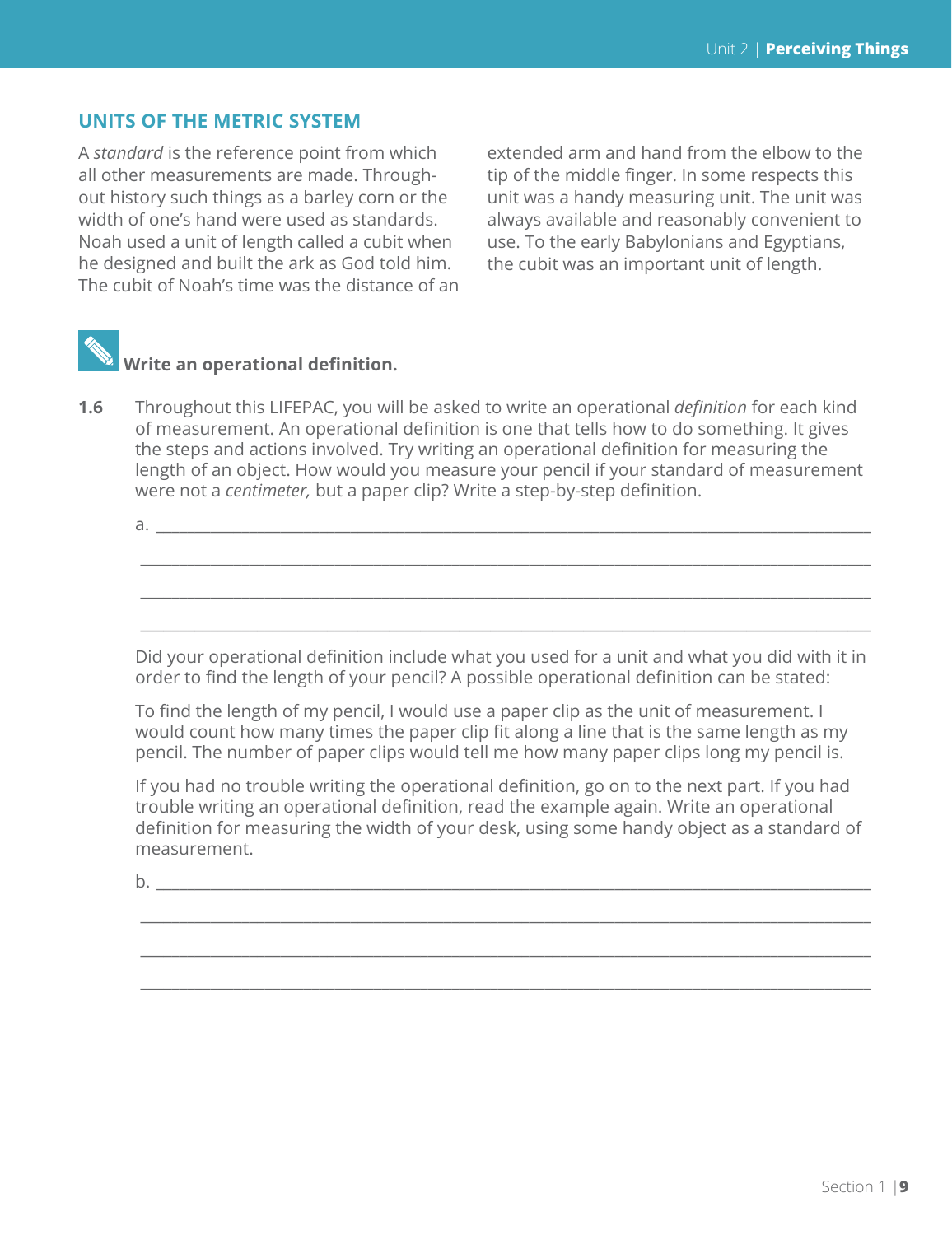**Meter—the standard unit of length**. We can measure such things as the height of a door, the length of a room, or the distance around a patio. We can use the meter to measure the height of a mountain or the length of a river. We can use the meter to measure the altitude of an airplane or the depth of an ocean. In metrics the meter is the **standard unit** of length.

The meter originally represented one ten-millionth of the distance from the North Pole to the equator along the line of longitude near

Dunkerque, France. Today the meter is defined as the length of 1,650,763.73 wavelengths of the orange-red light from the isotope krypton 86 when measured in a vacuum. In more common terms the meter is slightly longer than a yard.

In order to measure small things more accurately we can use the centimeter (one-hundredth meter) or the millimeter (one-thousandth meter). To measure longer distances, such as those between cities, we can use the **kilometer** (one thousand meters).

### **Read about the history of measurement in an encyclopedia or other reference book.**

**1.7** On a piece of paper, write an essay explaining the need for a standard unit. Have your teacher read your essay and discuss it with you.



initials date

#### **Use a centimeter ruler to measure the following items.**

**1.8** Measure each item to the nearest centimeter.

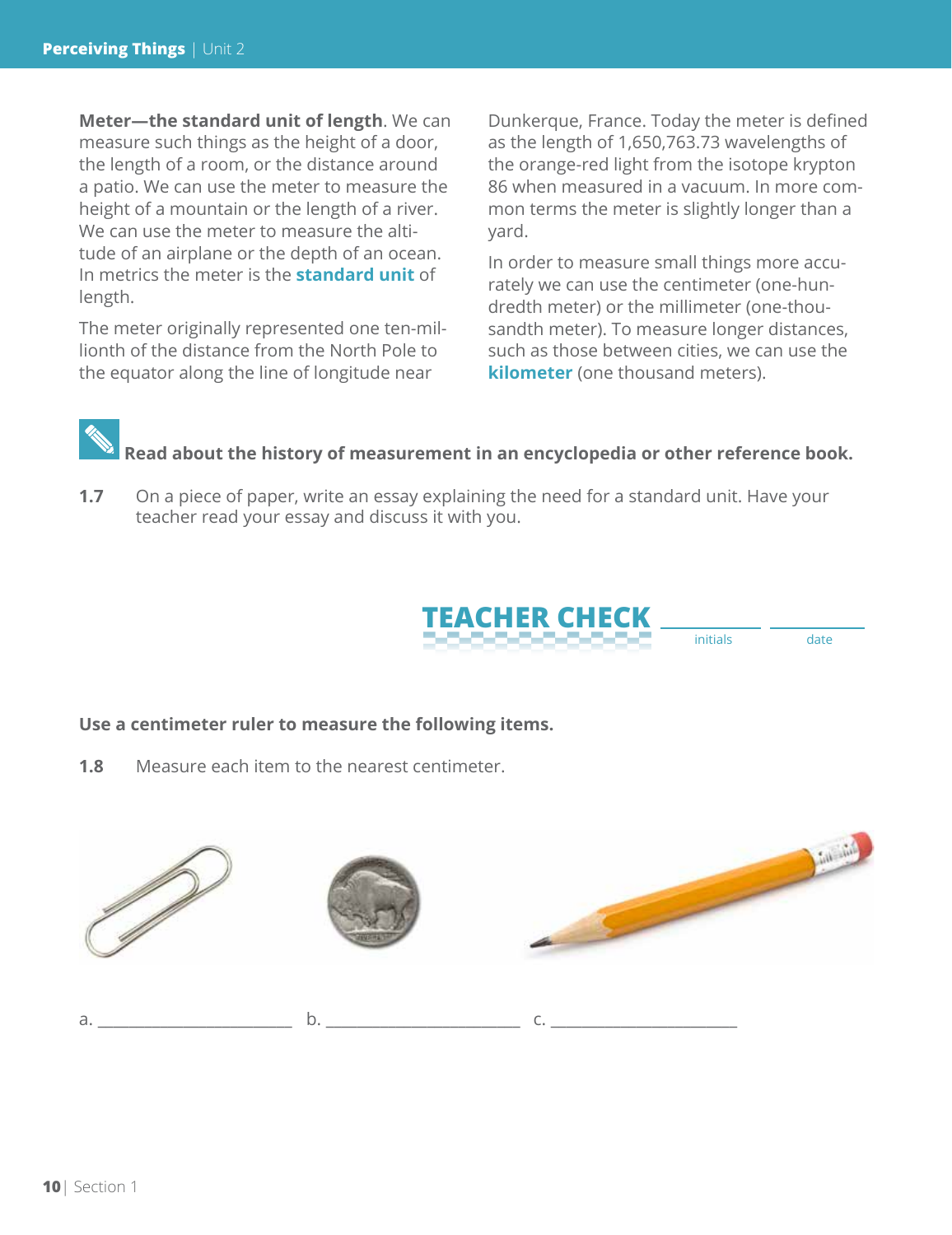One meter contains one hundred centimeters (1 m = 100 cm). A centimeter is one-hundredth (.01) of a meter.

You can use the decimal system to write meters and centimeters just as you use the decimal system to write dollars and cents. If you have

364 cents, you can write the amount of money that you have as 364¢ or as \$3.64. In the same way if you have 364 centimeters, you can write it as 364 cm or as 3.64 m. The abbreviation for centimeter and meter is *cm* and *m* respectively. You do not use a period after metric abbreviations.

**Examplete the following statements.** The symbol  $\leftrightarrow$  means "is the same as," and the statement can be read either to the right or to the left. Example: 1 m  $\leftrightarrow$  100 cm can be read "1 meter is the same as 100 centimeters" or "100 centimeters is the same as 1 meter."

- **1.9** 100 cents ↔ \_\_\_\_\_\_\_\_\_\_\_\_\_\_\_\_dollar
- **1.10** 100 cm ↔ \_\_\_\_\_\_\_\_\_\_\_\_\_\_\_\_ m
- **1.11** \_\_\_\_\_\_\_\_\_\_\_\_\_\_\_\_ cents ↔ 7 dollars
- **1.12** cm  $\leftrightarrow$  7m
- **1.13** 3 dollars 97 cents ↔ \_\_\_\_\_\_\_\_\_\_\_\_\_\_\_\_ cents
- **1.14** 3 m 97 cm ↔ \_\_\_\_\_\_\_\_\_\_\_\_\_\_\_\_ m or \_\_\_\_\_\_\_\_\_\_\_\_\_\_\_\_ cm
- **1.15** \_\_\_\_\_\_\_\_\_\_\_\_\_\_\_\_\_\_\_  $\leftrightarrow$  \$6.97
- **1.16**  $\leftrightarrow$  6.97 m

**Use a meter stick to measure the following objects in your classroom.** Compare your measurements with those of a classmate.

| height of classroom door  |
|---------------------------|
| distance around your desk |
| width of a window         |
| length of your arm        |
|                           |

A meter is made up of one thousand millimeters (1 m = 1,000 mm). A millimeter is one-thousandth (.001) of a meter. The abbreviation mm is used for millimeter. Millimeters are used to make more accurate measurements than you can make with meters or centimeters. The smaller the comparison unit, the more precise the measurement can be. For example, when a line is measured, it is more precise to say 18 mm than to say 2 cm.

Kilometers are used to measure distances between cities. The abbreviation km is used for kilometers. A kilometer is equal to one thousand meters (1 km = 1,000 m).

```
1,000 mm = 1 m
100 cm = 1 \text{ m}1.000 \text{ m} = 1 \text{ km}
```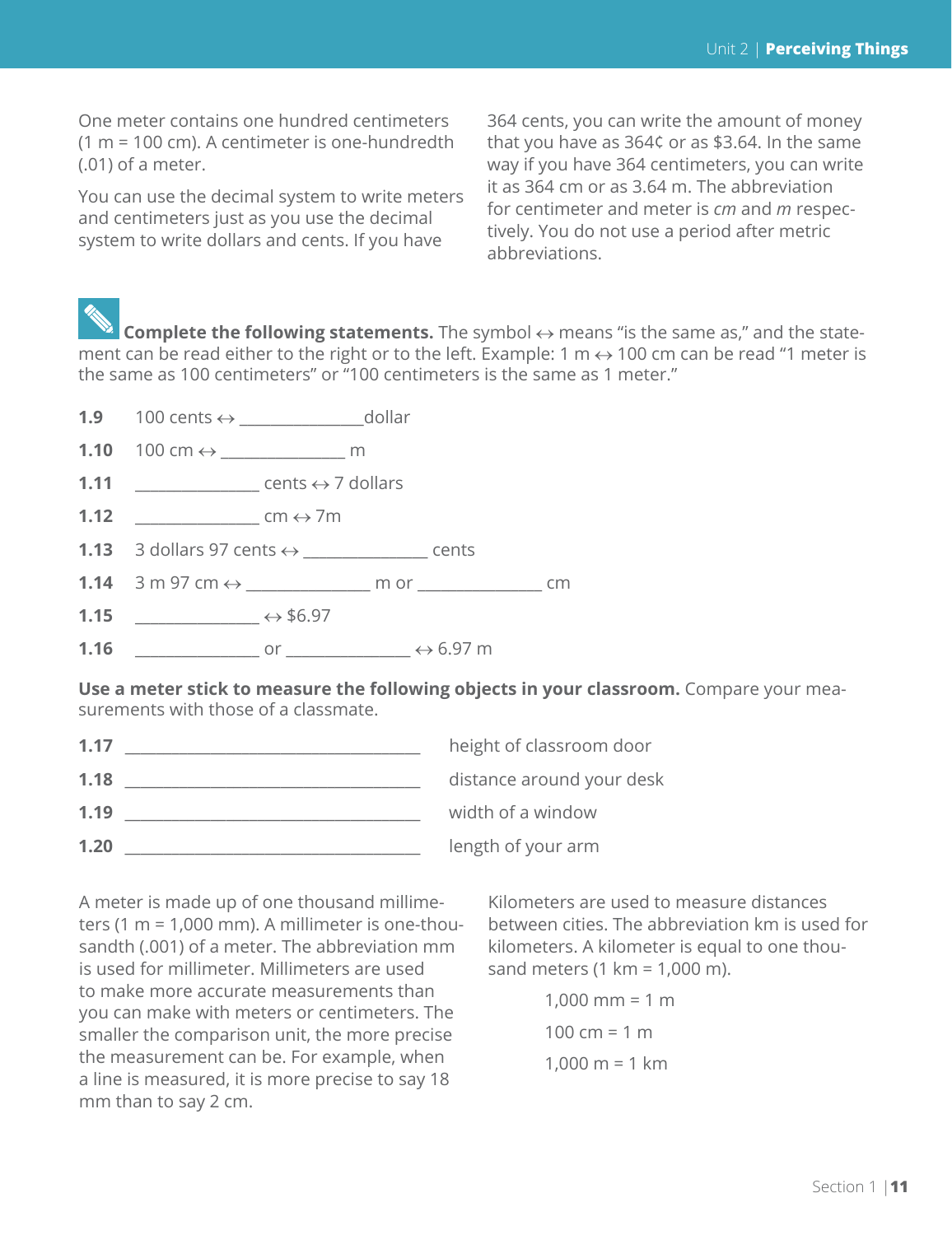



#### **Use the map to find the distance between the following cities.**

**1.29** Chicago to Cleveland is \_\_\_\_\_\_\_\_\_\_\_\_\_ km.

- **1.30** Washington, D.C., to New York City is \_\_\_\_\_\_\_\_\_\_\_\_\_ km.
- **1.31** Cleveland to Columbus is \_\_\_\_\_\_\_\_\_\_\_\_\_ km.
- **1.32** New York City to St. Louis is \_\_\_\_\_\_\_\_\_\_\_\_\_ km.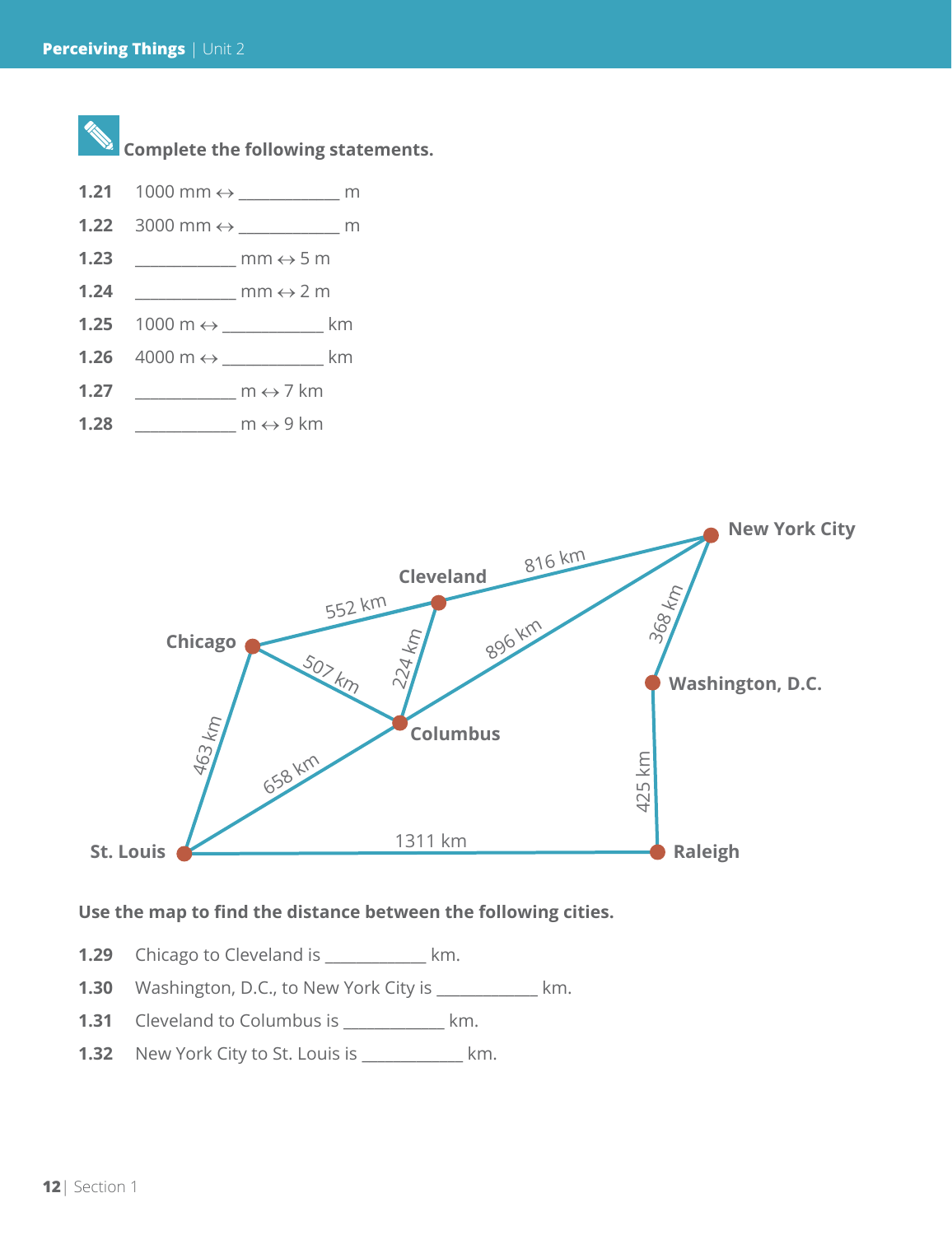### **SELF TEST 1**

**Complete the following sentences** (each answer, 3 points).

**1.01** The metric system is a set of units for measuring a. b. \_\_\_\_\_\_\_\_\_\_\_\_\_\_\_\_\_\_\_\_\_ , c. \_\_\_\_\_\_\_\_\_\_\_\_\_\_\_\_\_\_\_\_\_\_ , and d. \_\_\_\_\_\_\_\_\_\_\_\_\_\_\_\_\_\_\_\_\_\_\_ . **1.02** Units of length can be used to measure the a. \_\_\_\_\_\_\_\_\_\_\_\_\_\_\_\_\_\_\_\_\_ (surface) and the b. \_\_\_\_\_\_\_\_\_\_\_\_\_\_\_\_\_\_\_\_\_\_\_\_\_\_(space) of an object. **1.03** The metric system was developed in a. \_\_\_\_\_\_\_\_\_\_\_\_\_\_\_\_\_\_\_\_ in the year b. \_\_\_\_\_\_\_\_\_\_\_\_ . **1.04** The *standard* unit for mass is the \_\_\_\_\_\_\_\_\_\_\_\_\_\_\_\_\_\_\_\_\_\_\_\_\_\_ . **1.05** The standard unit for length is the \_\_\_\_\_\_\_\_\_\_\_\_\_\_\_\_\_\_\_\_\_\_\_\_\_\_\_. **1.06** The standard unit for volume is the **wave and the standard unit** for volume is the **1.07** The unit of length that Noah used in building the ark was the \_\_\_\_\_\_\_\_\_\_\_. **1.08** The pattern by which our lives will be measured is  $\qquad \qquad$ . **Answer true or false***.* **If a sentence is false, cross out the incorrect word or words and write in words which make the statement correct** (each true-false, 1 point; each correction, 3 points).

- **1.09** \_\_\_\_\_\_\_\_\_\_\_\_\_\_ The United States is one of the few countries that does not fully use the metric system for measurement.
- **1.010** \_\_\_\_\_\_\_\_\_\_\_\_\_ The mass of an object changes as the distance from the center of gravity changes.
- **1.011** An equal-arm balance is used to measure mass.
- **1.012** \_\_\_\_\_\_\_\_\_\_\_\_ Weight measures the matter in an object.
- **1.013** \_\_\_\_\_\_\_\_\_\_\_\_ One milliliter is equal to one cubic centimeter.
- **1.014** \_\_\_\_\_\_\_\_\_\_\_\_ Mass is the amount of matter an object contains.
- **1.015** Measurement helps us perceive things as they are.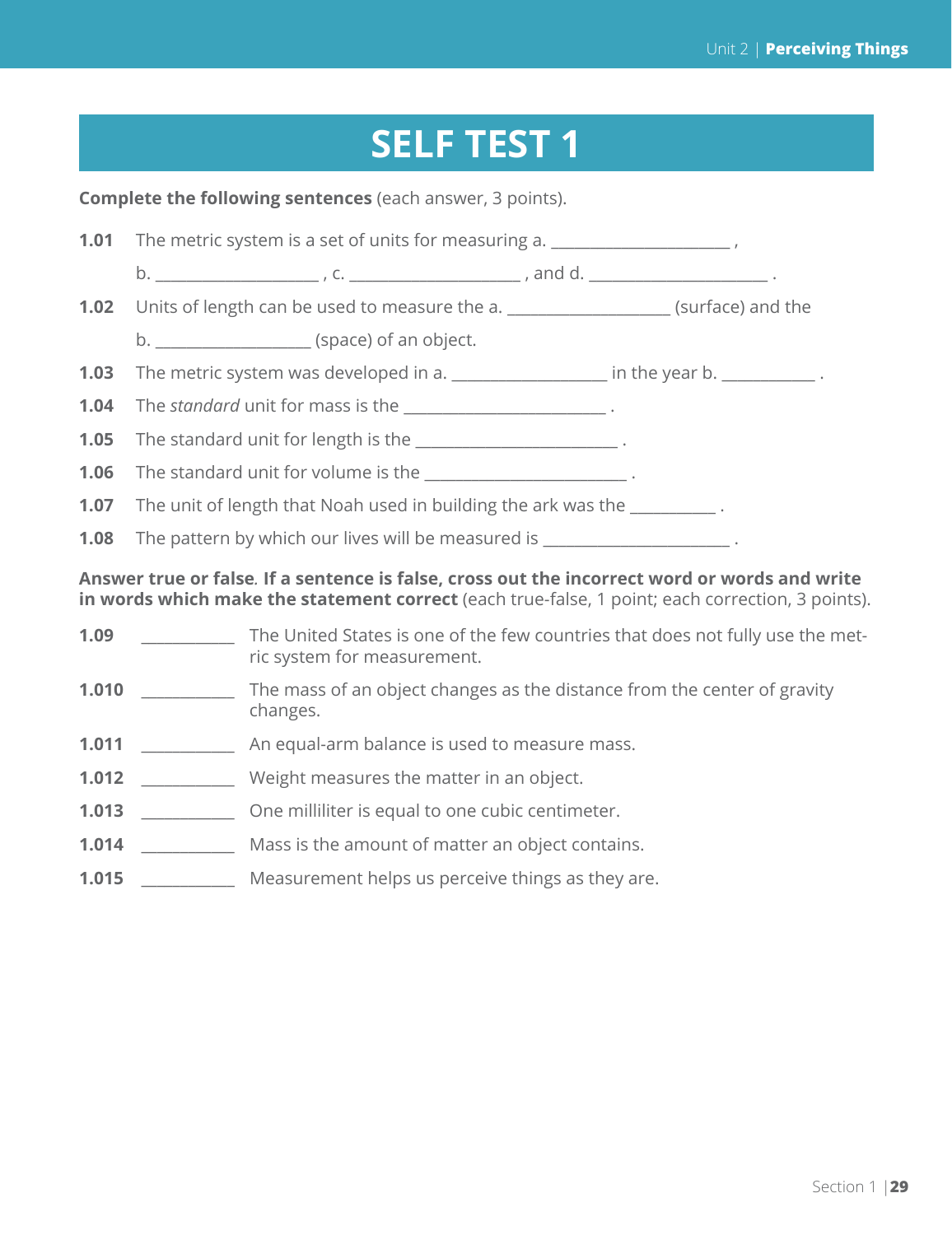**Match these words and abbreviations. On the line in front of each unit in Column I write the letter from Column II that tells what the unit measures. On the line following each unit,**  write the correct abbreviation for that unit (each numbered item, 2 points).

| Column I |  | <b>Column II</b>                                 |  |           |
|----------|--|--------------------------------------------------|--|-----------|
|          |  | 1.016 ________ meter ________                    |  | a. mass   |
|          |  | 1.017 _________ liter ________                   |  | b. area   |
|          |  |                                                  |  |           |
|          |  | <b>1.019</b> _________ cubic centimeter ________ |  | d. length |
|          |  | 1.020 _________ gram _______                     |  |           |
|          |  | 1.021 _________ centimeter ________              |  |           |
|          |  | 1.022 __________ square meter ________           |  |           |
|          |  | 1.023 _________ square kilometer ________        |  |           |
|          |  | 1.024 ________ millimeter________                |  |           |
|          |  | 1.025 ________ milliliter _______                |  |           |
|          |  | 1.026 _________ cubic meters ________            |  |           |
|          |  | 1.027 ________ kilometer _______                 |  |           |
|          |  | 1.028 _______ kilogram _______                   |  |           |

**Measure and compute** (each answer, 3 points).

**1.029 Measure** the length of each line segment to the nearest centimeter.

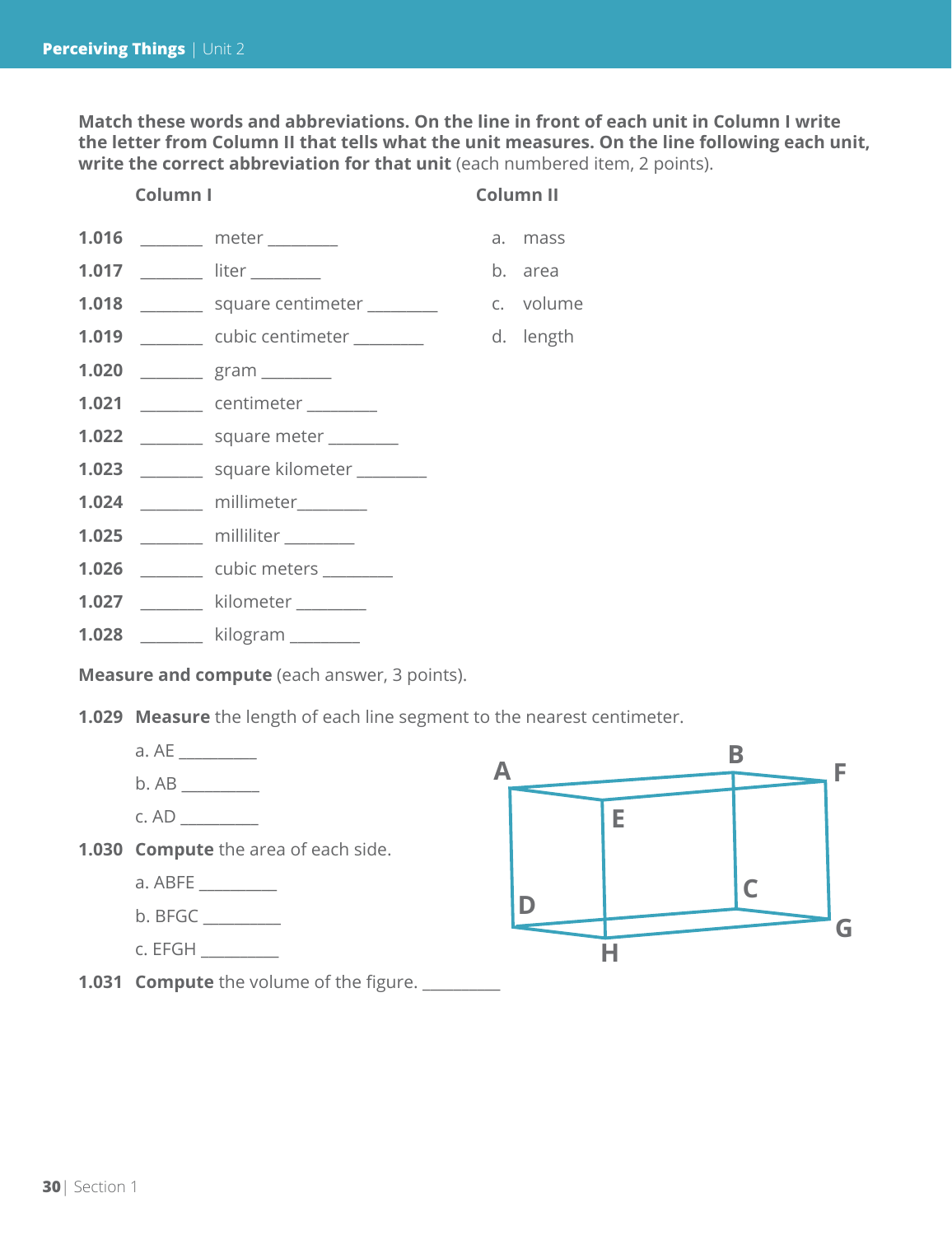Write the answers to the following questions. Your teacher will help you assign points for each answer (each answer, 5 points).

1.032 Write an operational definition for finding the mass of your shoe. \_\_\_\_\_\_\_\_\_\_\_\_\_\_\_

1.033 Tell how the mass for a gram unit was chosen. \_\_\_\_\_\_\_\_\_\_\_\_\_\_\_\_\_\_\_\_\_\_\_\_\_\_\_\_

**Complete these activities** (each numbered item, 5 points).

1.034 List four advantages of the metric system.

| d |  |
|---|--|
|   |  |
|   |  |
|   |  |

1.035 Tell why it is necessary to have standard units if we want to communicate measurements to other people.